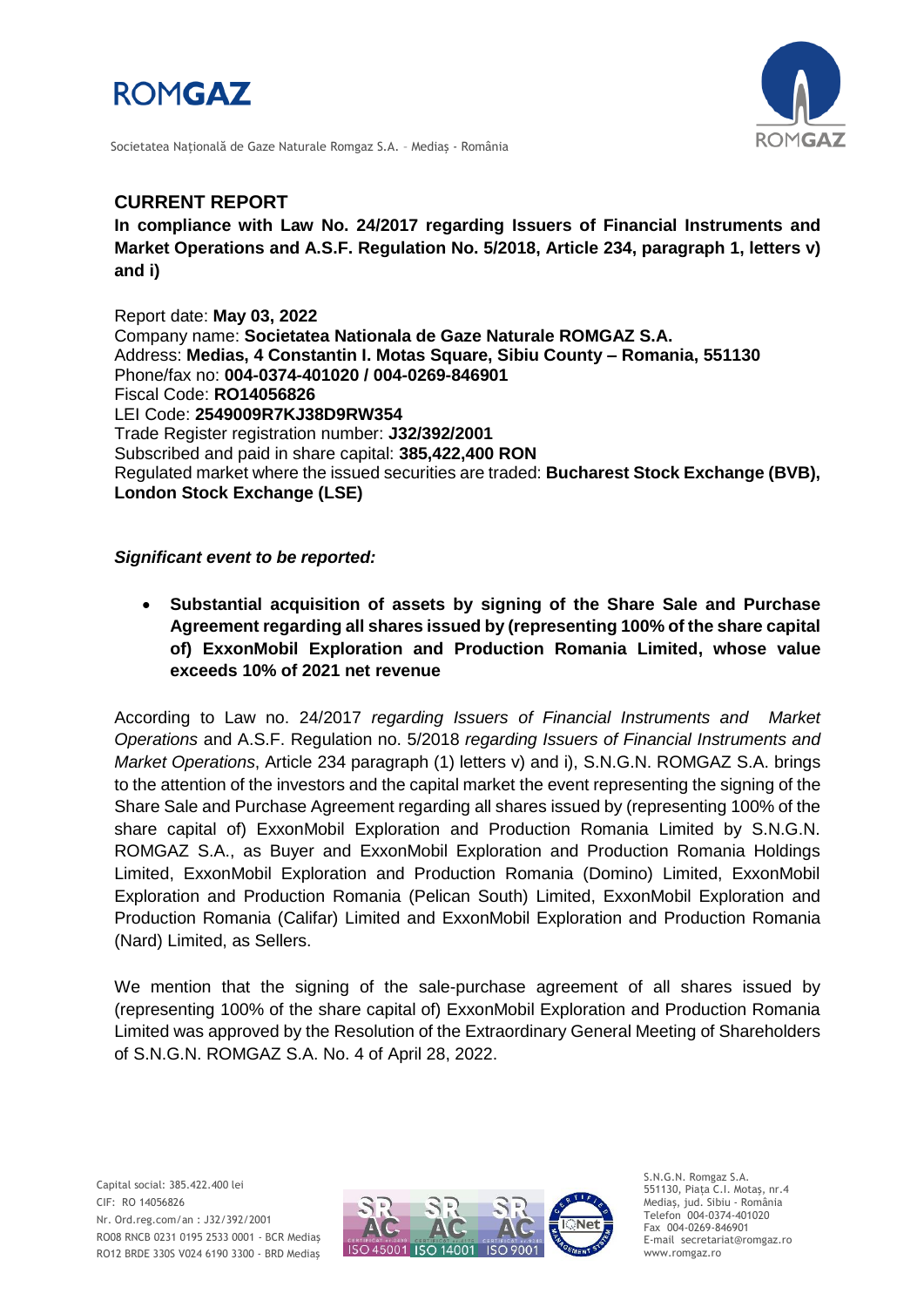| <b>Party to the Agreement</b>   | <u>Buyer</u>                                                                                |
|---------------------------------|---------------------------------------------------------------------------------------------|
|                                 | S.N.G.N. ROMGAZ S.A.                                                                        |
|                                 | <b>Sellers</b>                                                                              |
|                                 | ExxonMobil Exploration<br>and Production                                                    |
|                                 | Romania Holdings Limited;                                                                   |
|                                 | ExxonMobil Exploration and Production                                                       |
|                                 | Romania (Domino) Limited;                                                                   |
|                                 | ExxonMobil Exploration and Production<br>$\bullet$                                          |
|                                 | Romania (Pelican South) Limited;                                                            |
|                                 | ExxonMobil Exploration and Production<br>$\bullet$<br>Romania (Califar) Limited and         |
|                                 |                                                                                             |
|                                 | ExxonMobil Exploration and Production<br>Romania (Nard) Limited                             |
| No. and date of Agreement       | Contract No. 38145 / May 3, 2022                                                            |
|                                 |                                                                                             |
| <b>Acquisition Date</b>         | Upon fulfilment of the suspensive conditions                                                |
|                                 | necessary for the completion of the transaction as they                                     |
|                                 | are regulated by the contract, but not later than 12                                        |
|                                 | months from the signing                                                                     |
| <b>Scope of Agreement</b>       | Sale - purchase of all shares issued by ExxonMobil                                          |
|                                 | Exploration and Production Romania Limited, a                                               |
|                                 | operating<br>under<br>company<br>the<br>laws<br>of<br>the                                   |
| <b>Asset Description</b>        | <b>Commonwealth of Bahamas</b><br>100% of the shares issued by ExxonMobil Exploration       |
|                                 | and Production Romania Limited, a company that                                              |
|                                 | owns 50% of the acquired rights and obligations under                                       |
|                                 | the Petroleum Concession Agreement for the East                                             |
|                                 | Area, the Deep Water Zone of XIX Neptun.                                                    |
| <b>Payment Amount (VAT</b>      | The purchase price to be paid by S.N.G.N. ROMGAZ                                            |
| exclusive)                      | S.A. shall be USD 1,060,000,000 (one billion sixty                                          |
|                                 | billion USD), which can be adjusted positively with a                                       |
|                                 | maximum value of up to USD 10,000,000 (ten million                                          |
|                                 | USD), while the negative adjustment is not limited                                          |
| <b>Terms and Methods of</b>     | Upon signing the contract, S.N.G.N. ROMGAZ S.A.                                             |
| <b>Payment</b>                  | pays to the Sellers an amount equal to USD                                                  |
|                                 | 106,000,000 (one hundred and six million USD),                                              |
|                                 | representing an advance/deposit.<br>After fulfilling the suspensive conditions necessary to |
|                                 | complete the transaction, as they are regulated in the                                      |
|                                 | contract, S.N.G.N. ROMGAZ S.A. shall pay the                                                |
|                                 | amount representing the difference between the                                              |
|                                 | purchase price and the advance/deposit paid upon                                            |
|                                 | signing the contract.                                                                       |
| <b>Description of the Asset</b> | The sale and purchase of all share capital issued by                                        |
| <b>Transaction</b>              | ExxonMobil Exploration and Production Romania                                               |
|                                 | Limited, a company operating under the laws of the                                          |
|                                 | Commonwealth of the Bahamas, which operates                                                 |